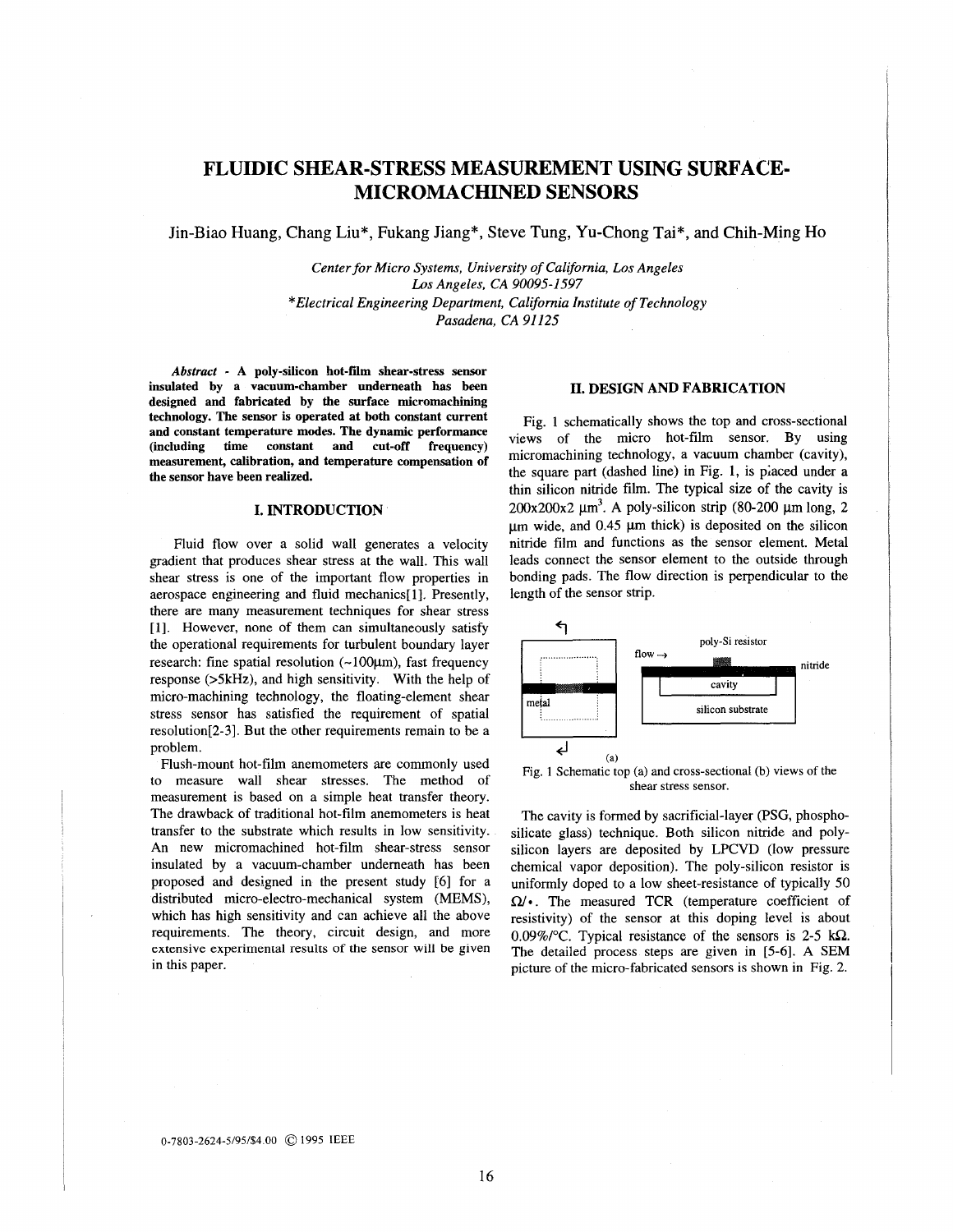<span id="page-1-0"></span>

Fig. **2 A SEM** picture of the micro sensor.

# **111. THEORY AND CIRCUITS**

Hot-film anemometer utilizes the convective heat transfer from the heated sensor to the above fluid to measure the shear stress generated by the fluid. The resistance of the sensing element *R* can be approximately related to its temperature *T* by a linear equation

where  $R_0$  and  $T_0$  are the average resistance and temperature at a reference condition which is usually the ambient condition, and  $\alpha$  is the TCR (temperature coefficient of resistivity) of the sensor. An important parameter governing the operation of hot-film sensor is the overheat ratio defined as [8]  $R = R_o[1 + \alpha (T - T_o)]$  (1)

where T is the temperature of the heated sensor. In operation, it is more practical to use a resistive overheat  $\alpha_{\rm T} = (T - T_{\rm o})/T_{\rm o}$  (2)

ratio defined by  

$$
C_2 = (R - R) / R
$$
 (3)

where *R* is the resistance of the heated sensor. The where *R* is the resistance of the heated sensor. The relationship between the two overheat ratios is  $\alpha_R = \alpha T_o \alpha_T$ .

The heating power of a hot-film sensor operating in steady state can be correlated with wall shear stress  $\tau_w$  as follows[ *<sup>11</sup>*

$$
i^2 R = (T - T_f)(A + B \tau_w^{1/3})
$$
 (4)

where  $T_f$  is the temperature of the measured fluid,  $i$  is the heating current going through the sensor, *A* and *B* are calibration constants. The equation shows that the heating power is linearly proportional to the one third power of the shear stress.

The usual operation mode for hot film sensor is either constant current (CC) or constant temperature (CT). Since the resistance of a micromachined hot-film sensor  $(>\!\!1 \, k\Omega)$ is generally higher than a traditional one  $(-50\Omega)$ , traditional anemometer circuits need to be modified for present case. Figs. 3 (a) and (b) show the modified circuits for CC and CT operations, respectively, in which *R*  represents the sensor and  $E_{\text{out}}$  is the output terminal. In Fig. 3 (b),  $R_{oh}$  is used to adjust resistive overheat ratio,  $R_c$ and *C,* are for compensation. Fig. **3** (a) **is** basically a voltage controlled current source and it can provide constant current to the sensor with resistance up to dozens of kilo-ohm.



Fig. 3 The CC(constant current) (a) and CT(constant temperature) (b) circuits of the sensor.

### **IV. MEASUREMENTS**

## 1. Dynamic Performance

Since suitable velocity fluctuations are not readily available, electronic test signals are usually used to determined the time constant of the sensor. According to both theoretical analyses[9] and experimental confirmation[7], the frequency response or time constant can be obtained by feeding either an electronic sine wave or a square wave into an anemometer circuit. The terminal *Et* in Fig. **3** is for this purpose.

The measured time constant and cut-off frequency of the micro sensor at CC mode are typically 300 **ps** and 500 Hz, respectively. By using feedback at CT mode, much better dynamic performance can be obtained. The measured time constant and cut-off frequency at CT mode are typically 72 us and 11 kHz, respectively. A higher frequency response can be obtained by changing the overheat ratio of the sensor. [Fig.](#page-2-0) **4** is a typical measured curve describing the cut-off frequency change **vs.** the resistive overheat ratio and it can be seen that a cut-off frequency of 70 kHz at CT mode can be reached.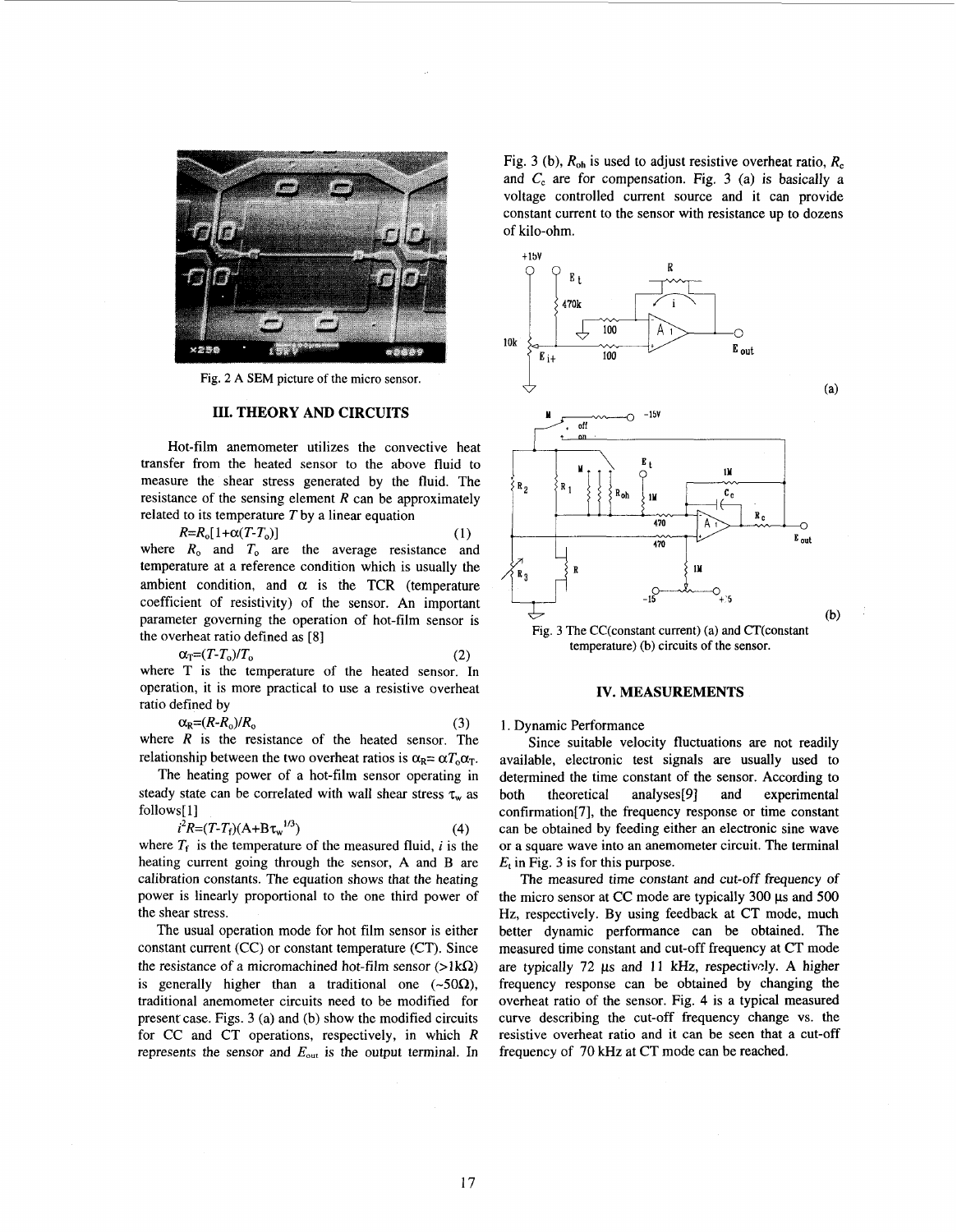<span id="page-2-0"></span>

Fig. **4** The cut-off frequency of the micro sensor **vs.** resistive overheat ratio at constant temperature mode.

# 2. Shear Stress Calibration

In order to correlate the output voltage with wall shear stress( $\tau_w$ ), two calibration methods are usually used. In the first method,  $\tau_w$  in a fully developed channel flow is related to the streamwise pressure gradient by[1, 10]

$$
\tau_{\rm w} = -0.5h(dP_{\rm x}/dx) \tag{5}
$$

where  $P_x$  is the local pressure, x is the stream-wise coordinate, and *h* is the height of the wind tunnel. In the second method, **an** empirical relationship between the free stream velocity and shear stress is used[5-6]. Here the first method is used.

The micro shear stress sensor is flush-mounted on the wall in the fully developed region of a wind tunnel. The calibration results for the same sensor at the same resistive overheat ratio of 0.2 but different operation mode are shown in Fig. *5.* The figure shows that the top curve at CT operation mode has a higher sensitivity than the bottom one at CC mode. If we replot the results in Fig. *6* **as** the heating power in the sensor divided by the temperature difference vs. the one third power of the shear stress, it can be seen that the calibration exhibits a linear relationship. This is consistent with the theoretical prediction by En.(4). Similar results can also be obtained for CC operation.



Fig. *5* The shear-stress calibration results of the sensor at the same overheat ratio of **0.2** but different operation mode, CC and CT, respectively.



Fig. **6** The replotted results of Fig. 5 at CT mode.

## **3.** Temperature Compensation

The temperature effect of the micro sensors at a fixed free stream velocity (corresponding to a fixed shear stress) is observed. Figs. 7 (a) and (b) show the voltage output change vs. the flow temperature variation at different resistive overheat ratios for both CC and CT operation. In the figure, the slope for each case representing the temperature sensitivity of the sensor is also given.



Fig. 7 The temperature effect of the sensor at different overheat ratio **for** both CC (a) and CT (b) operation.

Based on the above temperature sensitivity results, the temperature effect can be compensated by either a software method or a specially-designed circuit as shown